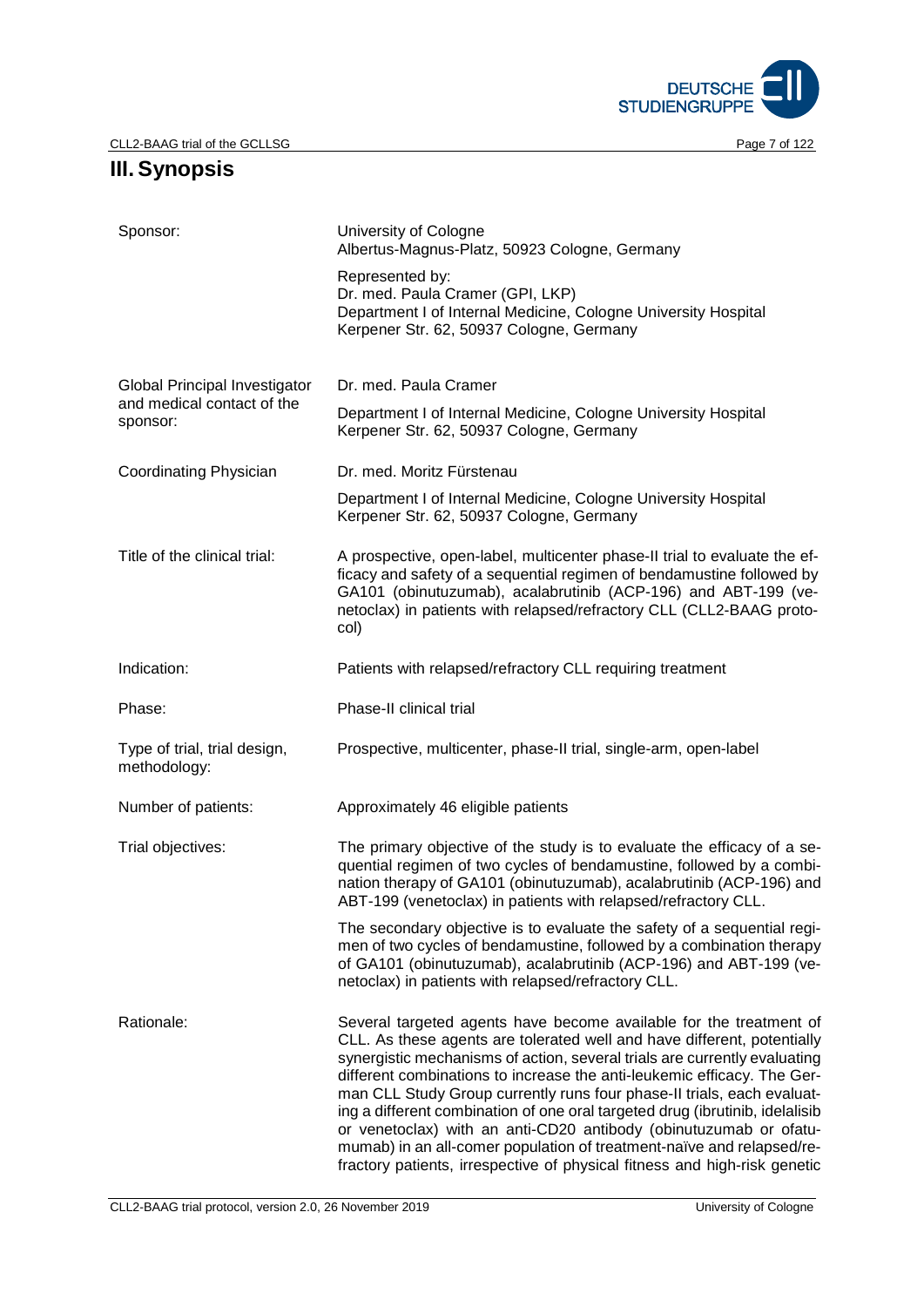

#### CLL2-BAAG trial of the GCLLSG **Page 8 of 122**

abnormalities (so called BXX-studies)<sup>1</sup>. The results of the CLL2-BAG trial, evaluating a debulking with two cycles bendamustine (only for patients with a higher tumor load), followed by an induction and a maintenance treatment with obinutuzumab and venetoclax, were very promising: The primary endpoint of the trial was met with an overall response rate of 95% (100% in treatment naïve patients and 90% among those with relapsed/refractory CLL) and additionally, the minimal residual disease negativity rate in the peripheral blood was 87%.2 No unexpected or cumulative toxicities were observed and only one manageable, laboratory tumor lysis syndrome occurred with venetoclax. These promising results warrant a further evaluation and the combination of venetoclax and obinutuzumab is tested in several phase-III studies including the GCLLSG frontline trials CLL13 for physically fit patients and CLL14 for elderly patients with comorbidities. However, in the CLL2-BAG trial only a small proportion of patients had achieved a complete remission already at the final restaging at the end of the induction treatment and the majority had residual lymphadenopathy and/or splenomegaly. In order to achieve faster and deeper remissions a BTK inhibitor will be added to the CLL2-BAG regimen, as these inhibitors are known to primarily act in the lymph node and spleen and redistribute the malignant cells from the homing tissue to the peripheral blood. The CLL2-BAAG trial will evaluate a debulking with two cycles bendamustine (only for patients with a higher tumor load), followed by an induction and a maintenance treatment with obinutuzumab, acalabrutinib and venetoclax in patients with relapsed/refractory CLL. Thus, this trial combines one old (chemotherapy) and three novel, synergistic (antibody, BTKinhibitor and Bcl-2 antagonist) principles of action in order to achieve deep and long lasting remissions with a short duration of treatment. Additionally, this trial has an extensive accompanying scientific program aiming at a better understanding of the kinetics of response and clonal evolution of CLL.

Study end points: Primary endpoint:

Negativity rate of minimal residual disease (MRD) in peripheral blood (PB) measured by 4-color flow cytometry at final restaging (RE) at the end of induction treatment (12 weeks after the start of the last induction cycle)

Secondary endpoints:

- Overall response rate (ORR) according to iwCLL criteria at RE 12 weeks after the start of the last cycle of induction therapy including all patients achieving:
	- a complete response (CR).
	- CR with incomplete recovery of the bone marrow (CRi), or
	- a partial response (PR).
- CR / CRi rate at RE 12 weeks after the start of the last cycle of induction therapy
- Differentiation of patients with a PR according to iwCLL criteria into patients achieving:
	- an unconfirmed (clinical) CR/CRi lacking a CT/MRI scan and/or a bone marrow biopsy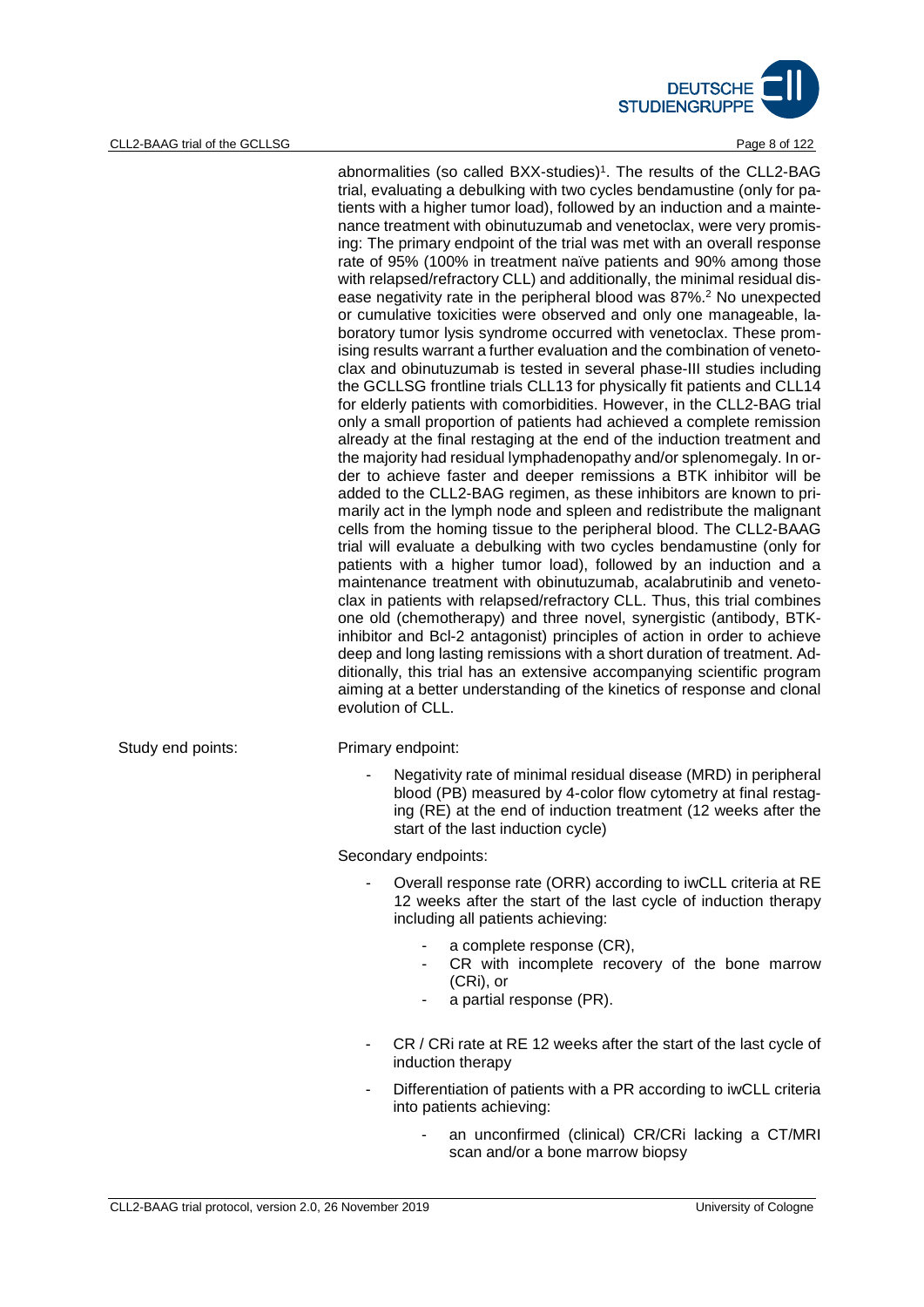

- a PR due to residual lymphadenopathy and/or hepatosplenomegaly, or
- a PR due to residual bone marrow infiltration.
- Safety parameters: Type, frequency, severity, and relationship to study treatment of
	- adverse events (AE),
	- serious adverse events (SAE) and
	- adverse events of particular interest (AEPI)
- MRD in PB measured by 4-color flow cytometry to guide the duration of maintenance therapy at:
	- RE 12 weeks after the start of the last cycle of induction therapy in all patients responding to study treatment and
	- every 12 weeks (= approx. 3 months) during the maintenance phase.every 24 weeks (= approx. 6 months) during the follow-up.

and MRD in PB measured by 4-color flow cytometry for the assessment of the kinetics of response to the different treatment phases at:

- screening/baseline
- staging after debulking (if applicable)
- before start with acalabrutinib (cycle 2, d1)
- before start with venetoclax (cycle 3, d1)
- interim staging (after 3 induction cycles)
- initial response assessment (after 6 induction cycles)
- MRD in bone marrow measured by 4-color flow cytometry optionally in patients with (clin.) CR/CRi (or PR almost fulfilling CR criteria, e.g. with residual splenomegaly) 12 weeks after achievement of MRD negativity in PB
- Best response rate (BRR) until 6 months after RE
- ORR after debulking
- ORR after end of maintenance treatment
- Progression-free survival (PFS)
- Event-free survival (EFS)
- Overall survival (OS)
- Duration of response in patients with
	- a complete response (CR),
	- a CR with incomplete recovery of the bone marrow (CRi),
	- a partial remission (PR) (including patients with a PR due to residual lymphadenopathy and/or hepatosplenomegaly or due to residual bone marrow infiltration as well as patients with an unconfirmed (clinical) CR/CRi lacking a CT/MRI scan and/or a bone marrow biopsy).
- Treatment-free survival (TFS) and time to next CLL treatment (TTNT)

Exploratory endpoints: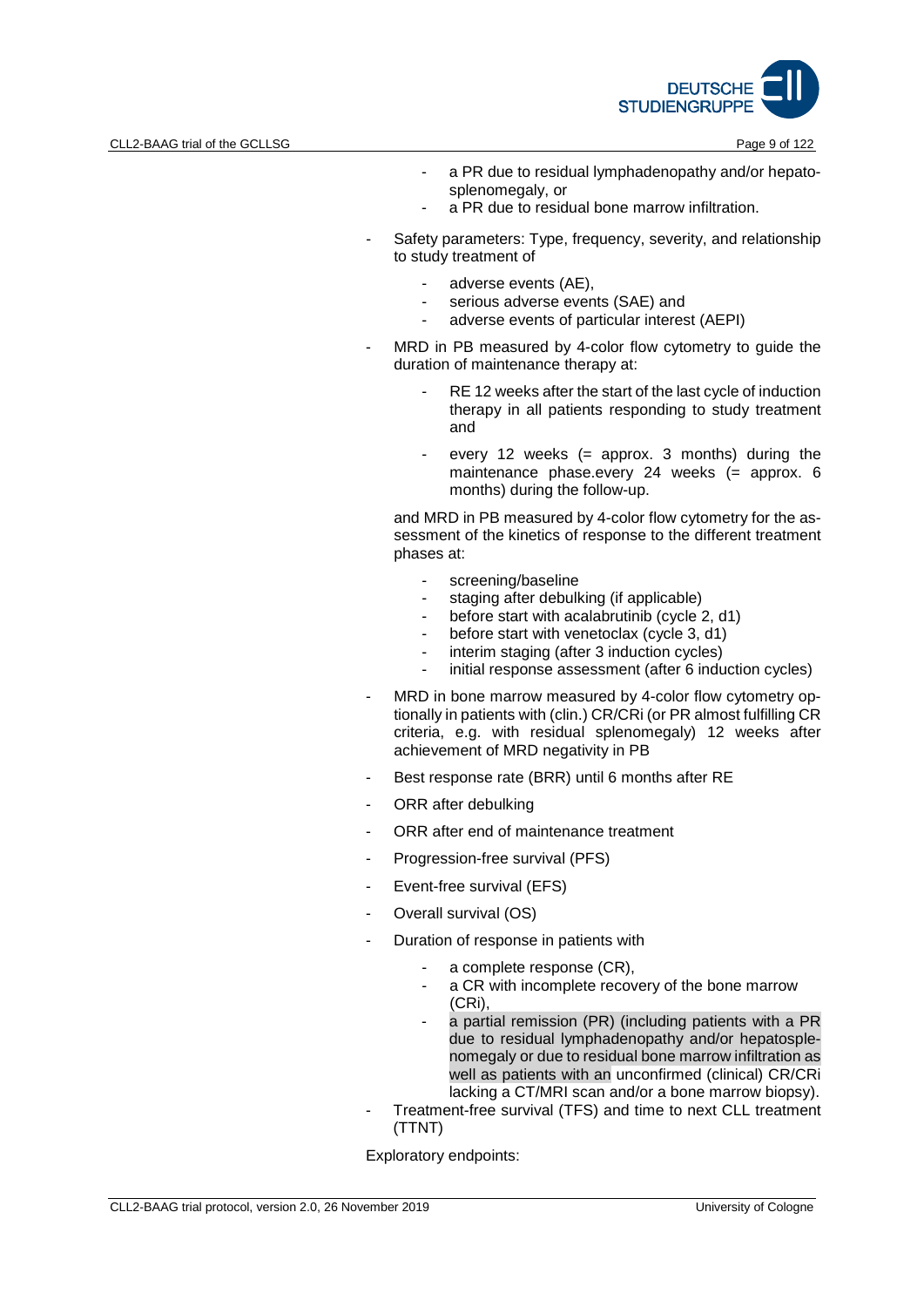

| CLL2-BAAG trial of the GCLLSG |                                    | Page 10 of 122                                                                                                                                                                                                                                                                                                                   |
|-------------------------------|------------------------------------|----------------------------------------------------------------------------------------------------------------------------------------------------------------------------------------------------------------------------------------------------------------------------------------------------------------------------------|
|                               |                                    | Evaluation of relationship between various baseline markers<br>and clinical outcome parameters                                                                                                                                                                                                                                   |
| Criteria for evaluation:      |                                    | Central baseline assessments (characterization of patient collective):                                                                                                                                                                                                                                                           |
|                               | $\blacksquare$<br>$\sim$<br>$\sim$ | immunophenotyping (for confirmation of CLL diagnosis), in-<br>cluding CD38 and ZAP-70<br>serum beta-2-microglobulin and thymidine kinase<br>cytogenetics (FISH), TP53 and IGHV mutational status, karyo-<br>typing                                                                                                               |
|                               | Efficacy:                          |                                                                                                                                                                                                                                                                                                                                  |
|                               | $\blacksquare$                     | Lymph nodes, spleen and liver measurements by physical ex-<br>amination                                                                                                                                                                                                                                                          |
|                               |                                    | Ultrasound of abdomen and for measurement of enlarged<br>lymph nodes, spleen and liver                                                                                                                                                                                                                                           |
|                               |                                    | Computed tomography (CT) or magnetic resonance imaging<br>(MRI) scans for confirmation of a CR at final restaging and/or<br>before treatment termination (for confirmation of a CR) and<br>whenever clinically indicated                                                                                                         |
|                               | $\blacksquare$                     | Complete blood count (CBC)                                                                                                                                                                                                                                                                                                       |
|                               | $\blacksquare$                     | Assessment of minimal residual disease (MRD) at several time<br>points, including the final restaging (= primary endpoint)                                                                                                                                                                                                       |
|                               | ٠                                  | Bone marrow aspirate/biopsy for standard histopathology and<br>MRD assessment at final restaging and/or before treatment ter-<br>mination                                                                                                                                                                                        |
|                               | ٠                                  | Assessment of constitutional symptoms                                                                                                                                                                                                                                                                                            |
|                               | $\blacksquare$                     | Survival status                                                                                                                                                                                                                                                                                                                  |
|                               |                                    | Survey of start and type of next treatment for CLL                                                                                                                                                                                                                                                                               |
|                               | $\blacksquare$                     | Lymph node biopsy at baseline and/or after relapse/disease<br>progression for genome sequencing studies in patients who<br>voluntarily agree to this procedure                                                                                                                                                                   |
|                               | Safety:                            |                                                                                                                                                                                                                                                                                                                                  |
|                               | ٠                                  | Clinical laboratory evaluations                                                                                                                                                                                                                                                                                                  |
|                               | ۰                                  | <b>ECOG Performance Status</b>                                                                                                                                                                                                                                                                                                   |
|                               | $\blacksquare$                     | Assessment of comorbidity burden by CIRS-Score and con-<br>comitant medications                                                                                                                                                                                                                                                  |
|                               | $\blacksquare$                     | AEs by NCI CTCAE Version 5                                                                                                                                                                                                                                                                                                       |
|                               |                                    | HBV-DNA PCR every 4 weeks in patients with positive anti-<br>HBc test at screening until approx. 12 months after last admin-<br>istration of obinutuzumab.                                                                                                                                                                       |
|                               |                                    | CT scan or MRI of head/neck, chest, abdomen and pelvis/in-<br>guinal region (either at screening or during the first two treat-<br>ment cycles before the start with venetoclax for evaluation if<br>bulky disease is present in mediastinum or abdomen and for<br>risk categorization for tumor lysis syndrome with venetoclax) |

- pharmacokinetic analysis for acalabrutinib and venetoclax in a subgroup of 17 patients at selected sites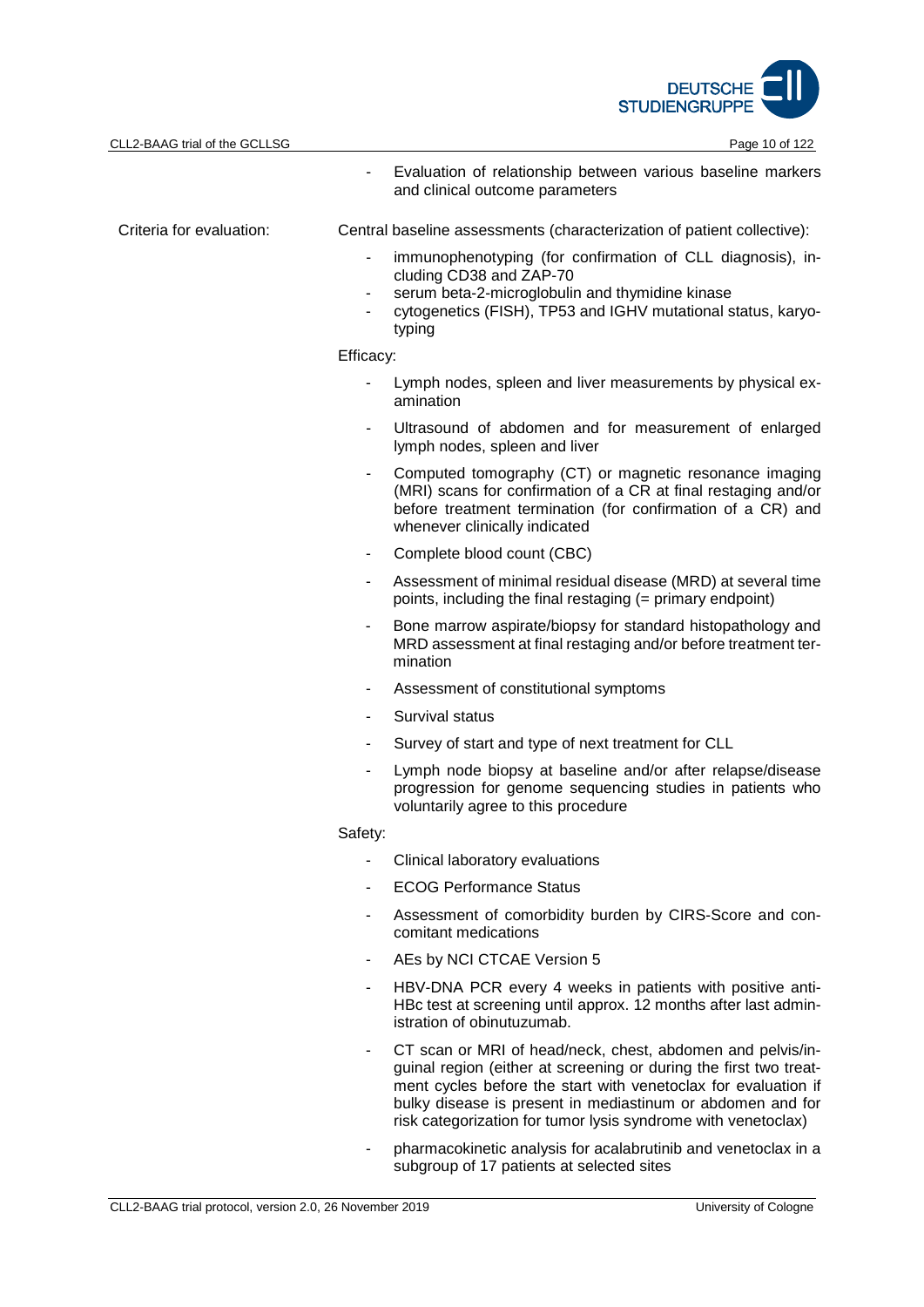

| <b>Target Population:</b> | Patients must meet the following criteria: |                                                                                                                                                                                                                                                                                                                                                                                                                                                                                                     |  |
|---------------------------|--------------------------------------------|-----------------------------------------------------------------------------------------------------------------------------------------------------------------------------------------------------------------------------------------------------------------------------------------------------------------------------------------------------------------------------------------------------------------------------------------------------------------------------------------------------|--|
|                           | <b>Inclusion Criteria:</b>                 |                                                                                                                                                                                                                                                                                                                                                                                                                                                                                                     |  |
|                           | 1.                                         | Relapsed/refractory CLL in need of treatment according to<br>iwCLL criteria <sup>3</sup>                                                                                                                                                                                                                                                                                                                                                                                                            |  |
|                           |                                            | In case of a recent previous treatment, patients must have<br>recovered from acute toxicities and treatment regimen<br>must be stopped within the following time periods before<br>start of the study treatment in the CLL2-BAAG trial:                                                                                                                                                                                                                                                             |  |
|                           |                                            | chemotherapy $\geq$ 28 days<br>$\qquad \qquad \blacksquare$                                                                                                                                                                                                                                                                                                                                                                                                                                         |  |
|                           |                                            | antibody treatment ≥ 14 days<br>۰                                                                                                                                                                                                                                                                                                                                                                                                                                                                   |  |
|                           |                                            | kinase inhibitors, BCL2-antagonists or immuno-<br>$\qquad \qquad \blacksquare$<br>modulatory agents $\geq 3$ days                                                                                                                                                                                                                                                                                                                                                                                   |  |
|                           |                                            | corticosteroids may be applied until the start of the<br>٠<br>BAAG-regimen, these have to be reduced to an<br>equivalent of $\leq$ 20mg prednisolone per day during<br>treatment                                                                                                                                                                                                                                                                                                                    |  |
|                           |                                            | <b>Please note:</b> Patients with a progression during previous<br>treatment with venetoclax, ibrutinib or another BTK inhibi-<br>tor, as well as patients with a known resistance mutation<br>(e.g. BTK-/PLCg2) are excluded from study participation.<br>However, patients who progressed after termination of<br>treatment with venetoclax, ibrutinib, other BTK inhibitors<br>and/or obinutuzumab or who stopped treatment due to in-<br>tolerance to ibrutinib are eligible for participation. |  |
|                           | 2.                                         | Adequate renal function, as indicated by a creatinine clear-<br>ance ≥30ml/min calculated according to the modified for-<br>mula of Cockcroft and Gault or directly measured with 24<br>hr. urine collection                                                                                                                                                                                                                                                                                        |  |
|                           | 3.                                         | Adequate hematologic function as indicated by a neutrophil<br>count $\geq 1.0 \times 10^9$ /L, a hemoglobin value $\geq 8.0$ g/dL and a<br>platelet count $\geq 25 \times 10^9$ /L, unless directly attributable to<br>the patient's CLL (e.g. bone marrow infiltration), in this<br>case, platelet count should be $\geq 10 \times 10^9$ /L.                                                                                                                                                       |  |
|                           | 4.                                         | Adequate liver function as indicated by a total bilirubin ≤2x,<br>AST/ALT ≤2.5x the institutional ULN value, unless directly<br>attributable to the patient's CLL or to Gilbert's Syndrome                                                                                                                                                                                                                                                                                                          |  |
|                           | 5.                                         | Negative serological testing for hepatitis B (HBsAg nega-<br>tive and anti-HBc negative, patients positive for anti-HBc<br>may be included if PCR for HBV DNA is negative and HBV-<br>DNA PCR is performed every 4 weeks until one year after<br>last dosage of GA101 (obinutuzumab)), negative testing for<br>hepatitis-C RNA and negative HIV test within 6 weeks prior<br>to registration                                                                                                        |  |
|                           | 6.                                         | Age $\geq$ 18 years                                                                                                                                                                                                                                                                                                                                                                                                                                                                                 |  |
|                           | 7.                                         | ECOG 0 to 2, ECOG 3 is only permitted if related to CLL<br>(e.g. due to anemia or severe constitutional symptoms)                                                                                                                                                                                                                                                                                                                                                                                   |  |
|                           | 8.                                         | Life expectancy $\geq 6$ months                                                                                                                                                                                                                                                                                                                                                                                                                                                                     |  |

9. Ability and willingness to provide written informed consent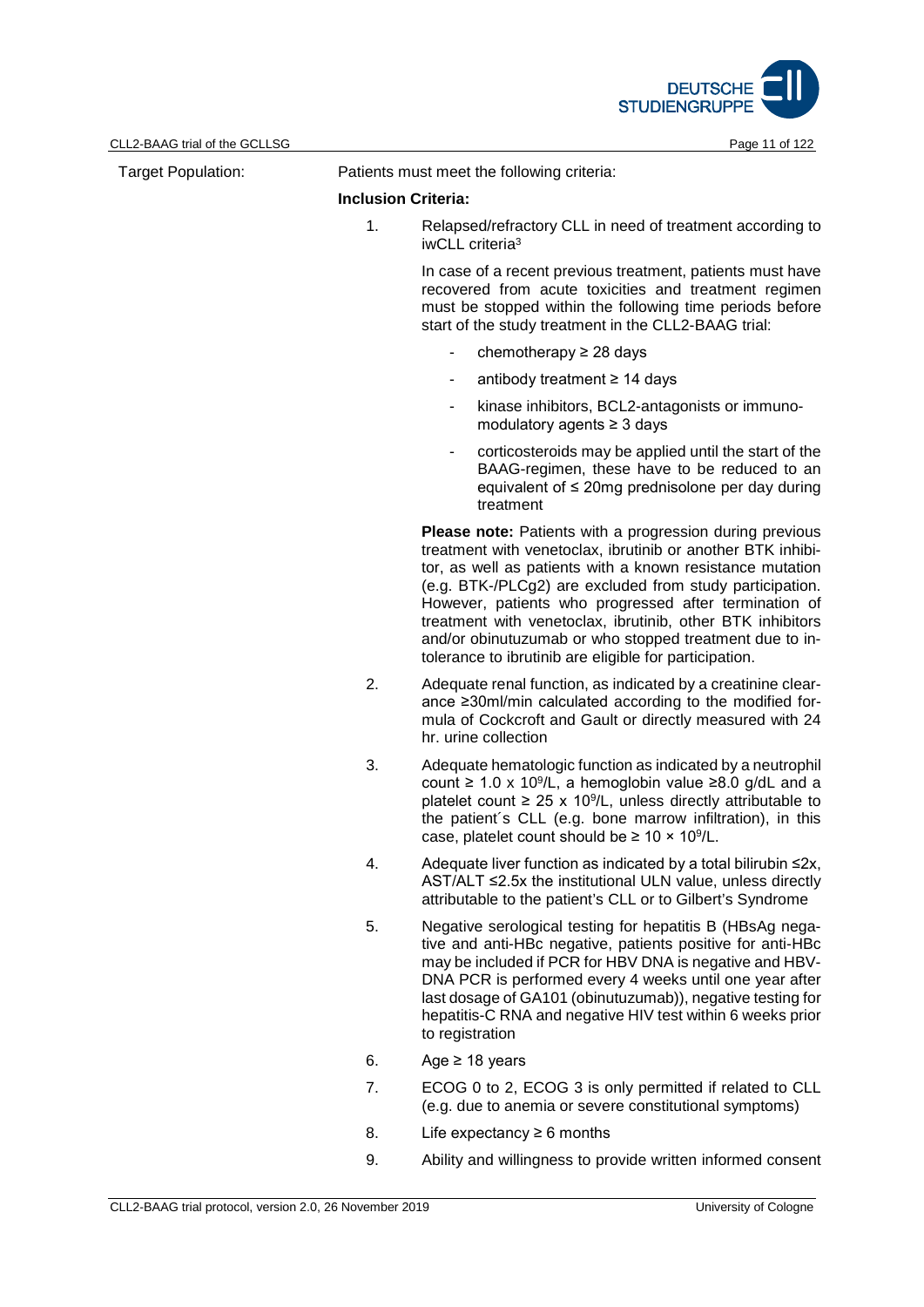

and to adhere to the study visit schedule and other protocol requirements

#### **Exclusion criteria:**

- 1. (Suspicion of) transformation of CLL (i.e. Richter's transformation, pro-lymphocytic leukemia) or central nervous system (CNS) involvement
- 2. Progression during previous treatment with venetoclax, ibrutinib or another BTK inhibitor, and/or presence of known mutations associated with resistance to therapy, e.g. Bruton´s Tyrosine Kinase and Phospholipase C Gamma 2 (PLCg2)
- 3. Confirmed progressive multifocal leukoencephalopathy (PML)
- 4. Malignancies other than CLL currently requiring systemic therapies
- 5. Uncontrolled infection requiring systemic treatment
- 6. Any comorbidity or organ system impairment rated with a CIRS (cumulative illness rating scale) score of 4, excluding the eyes/ears/nose/throat/larynx organ system<sup>[1](#page-5-0)</sup> or any other life-threatening illness, medical condition or organ system dysfunction that – in the investigator´s opinion could compromise the patients safety or interfere with the absorption or metabolism of the study drugs (e.g, inability to swallow tablets or impaired resorption in the gastrointestinal tract)
- 7. Significantly increased risk of bleeding according to the investigator´s evaluation, e.g. due known bleeding diathesis (e.g. von-Willebrandt´s disease or hemophilia), major surgical procedure  $\leq$  4 weeks or stroke/intracranial hemorrhage  $\leq 6$  months.
- 8. Requirement of therapy with strong CYP3A4 inhibitors/inducers or anticoagulant with phenprocoumon (marcumar) or other vitamin K-antagonists
- 9. Use of investigational agents ≤ 28 days prior to start of study treatment, however, kinase inhibitors, BCL2 antagonists and antibody treatment are allowed in accordance with inclusion criterion number 1 (see above).
- 10. Known hypersensitivity to obinutuzumab (GA101), venetoclax (ABT-199), acalabrutinib (ACP-196) or any of the excipients

Please note: Patients with a known hypersensitivity to bendamustine are allowed to participate but will not receive a debulking with bendamustine

<span id="page-5-0"></span>1 ) The CIRS score rates of the burden of comorbidity in each organ system with 0 to 4 points. This rating may be performed according to the guidelines by Salvi et. al. which provide a point value for several different comorbidities. However, these guidelines are not binding and the treating physician's assessment of the severity should outweigh the point value according to the Salvi guidelines. For example, a pulmonary embolism is related with 4 points according to Salvi guidelines, which means "Life threatening illness/impairment, emergency case of therapy, adverse prognosis" and would preclude trial participation, in case the pulmonary embolism occurred some time ago the treating physician may rate this history of pulmonary embolism with a lower point value and include the patient into the trial.

CLL2-BAAG trial protocol, version 2.0, 26 November 2019 University of Cologne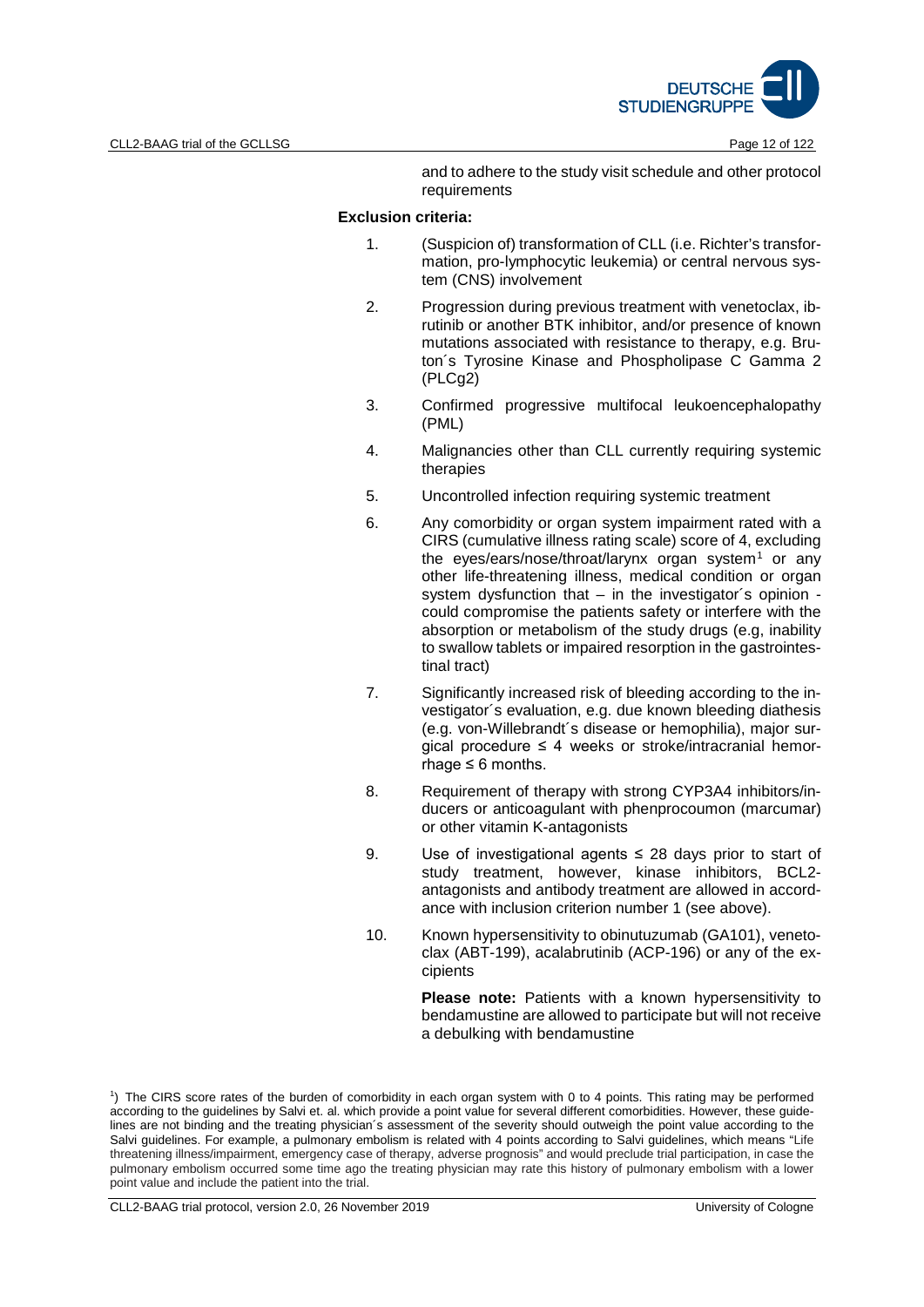

- 11. Pregnant women and nursing mothers (a negative pregnancy test is required for all women of childbearing potential within 7 days before start of treatment)
- 12. Fertile men or women of childbearing potential unless:
	- surgically sterile or  $\geq$  2 years after the onset of menopause, or
	- willing to use two methods of reliable contraception including one highly effective (Pearl Index <1) and one additional effective (barrier) method during study treatment and for 18 months after end of study treatment.
- 13. Vaccination with a live vaccine ≤ 28 days prior to registration
- 14. Legal incapacity
- 15. Prisoners or subjects who are institutionalized by regulatory or court order
- 16. Persons who are in dependence to the sponsor or an investigator

#### **Names of investigational medicinal products (IMPs):**

Treatment overview:

- **Bendamustine**
- **Obinutuzumab (GA101, trade name:** *Gazyvaro®***)**
- **Acalabrutinib (ACP-196, trade name:** *Calquence®***)**
- **Venetoclax (ABT-199, trade name:** *Venclyxto®***)**



Dosage and method of administration of IMP:

# **Debulking**

**Two debulking cycles of bendamustine** will be administered before induction with obinutuzumab, acalabrutinib and venetoclax **unless the patient has a contraindication or a debulking is not clinically indicated** based on the following criteria:

- known **hypersensitivity to bendamustine**
- **refractoriness to bendamustine** (defined as **PD within 6 months** after bendamustine-containing therapy)
- **chemotherapy-induced bone marrow damage**

**low tumor burden** (e.g. **ALC <25 x 109 /l** and absence of bulky disease with no individual lymph node ≥ 5 cm in the longest diameter

Patients should receive both cycles of debulking treatment even if the patient´s tumor burden is reduced to the above-defined threshold. In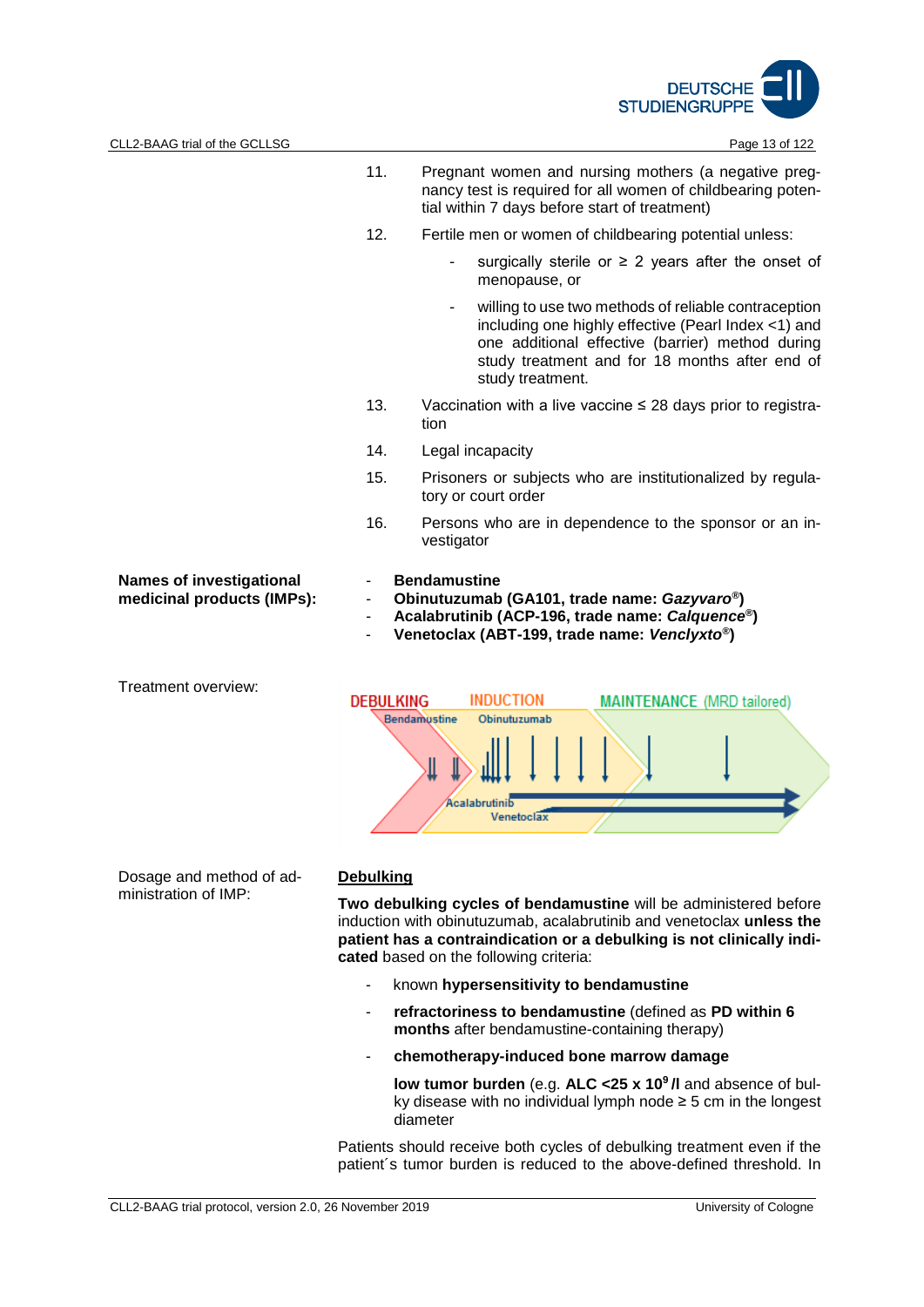

each of the two cycles, bendamustine is administered intravenously on two consecutive days, the cycle is repeated after 28 days.

## **Bendamustine** i.v. infusion:

| Cycles 1-2: | Day 1: | bendamustine 70mg/m <sup>2</sup> i.v. |
|-------------|--------|---------------------------------------|
|             | Day 2: | bendamustine 70mg/m <sup>2</sup> i.v. |

#### **Induction**

The induction treatment consists of **6 cycles, each with a duration of 28 days**; during the first cycle obinutuzumab (GA101) is administered intravenously on days 1 (and 2), 8 and 15 as well as on day 1 of the following cycles. The continuous daily administration with acalabrutinib (ACP-196) starts on day 1 of cycle two and the daily intake of venetoclax (ABT-199) with a weekly dose ramp-up to final dose starting on day 1 of cycle three.

#### **Obinutuzumab (GA101) i.v. infusion:**

| Cycles 1:   | Day 1:        | obinutuzumab 100mg i.v.  |
|-------------|---------------|--------------------------|
|             | Day 1 (or 2): | obinutuzumab 900mg i.v.  |
|             | Day $8:$      | obinutuzumab 1000mg i.v. |
|             | Day 15:       | obinutuzumab 1000mg i.v. |
| Cycles 2-6: | Day 1:        | obinutuzumab 1000mg i.v. |

The first dosage of obinutuzumab has to be split into a 100mg and a 900mg infusion, which may be administered both at the full dose (1000mg) after another on the same day if the infusion of a test-dosage of 100mg is well tolerated by the patient. If the 100mg test dose infusion on day 1 is not tolerated well, the remaining 900mg have to be administered on day 2.

# **Acalabrutinib (ACP-196) p.o.**

Cycle 1:

Cycles 2-6: Days 1-28: acalabrutinib 100mg p.o. twice daily

Treatment with acalabrutinib will start on day 1 of the second cycle under supervision of a study physician and before treatment with obinutuzumab. Further, patients will be instructed how to take in acalabrutinib at home.

# **Venetoclax (ABT-199) p.o.:**

| Cycles 1/2: |              |                                     |
|-------------|--------------|-------------------------------------|
| Cycle 3:    | Days 1-7:    | venetoclax 20mg (2 tabl. at 10mg)   |
|             | Days 8-14:   | venetoclax 50mg (1 tabl. at 50mg)   |
|             | Days 15-21:  | venetoclax 100mg (1 tabl. at 100mg) |
|             | Days: 22-28: | venetoclax 200mg (2 tabl. at 100mg) |
| Cycles 4-6: | Days 1-28:   | venetoclax 400mg (4 tabl. at 100mg) |

Patients will receive the first dosage of venetoclax on day 1 of the third cycle in clinic/outpatient clinic/private practice before the start of the administration of obinutuzumab. Certain safety precautions depending on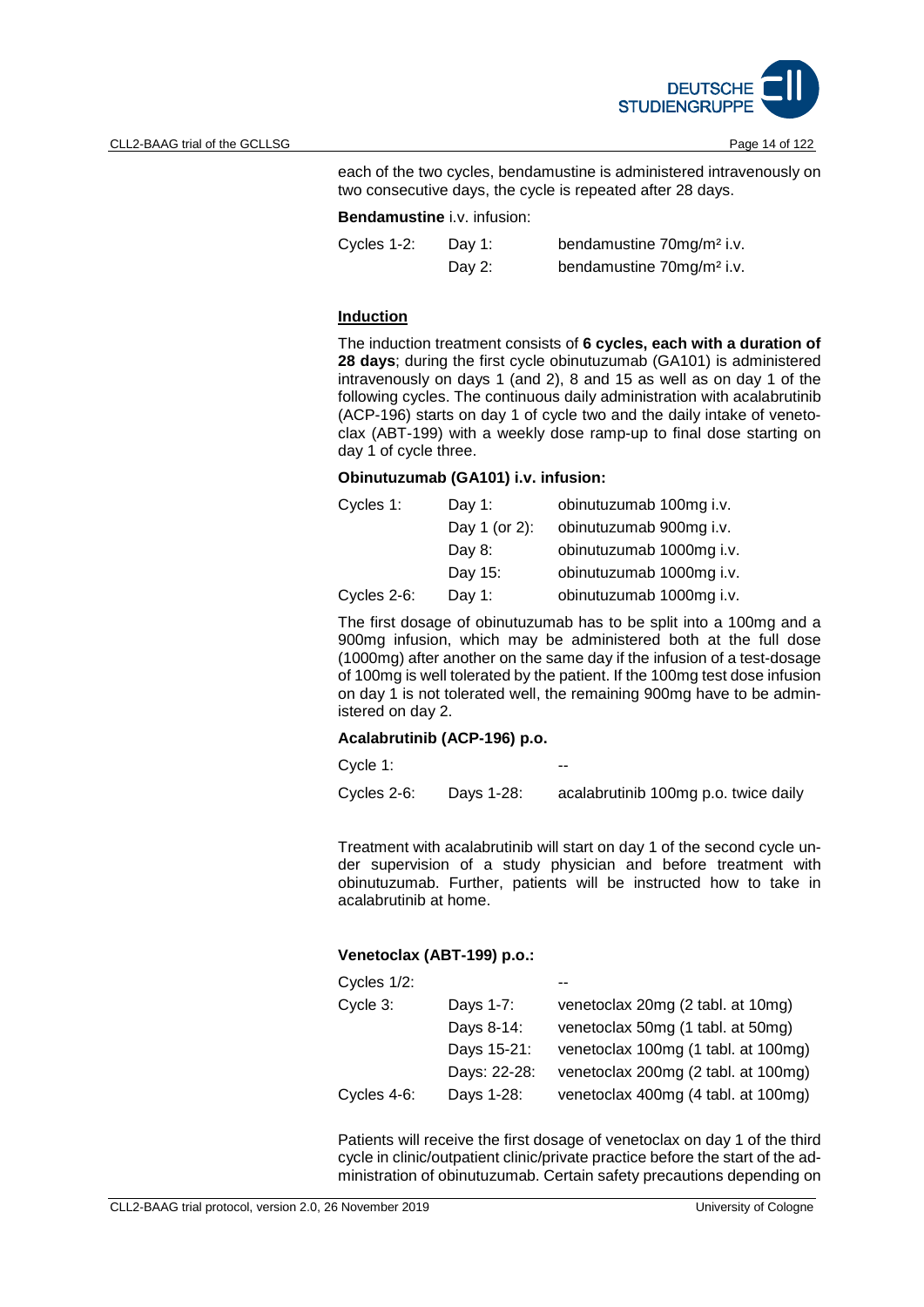

the patient´s risk for a tumor lysis syndrome are necessary (see below). Afterwards, weekly dose ramp-up will be performed on days 8, 15 and 22 of cycle 3 and day 1 of cycle 4 (also with safety precautions). On the days between the dose escalations, patients take the respective dose of venetoclax at home. The oral intake of acalabrutinib is continued during the whole dose escalation period by the patients at home. On days with administration of both, acalabrutinib and venetoclax, oral intake of acalabrutinib (before breakfast) will be followed by oral intake of venetoclax (during or within 30 minutes after breakfast).

Due to the risk of tumor lysis syndromes (TLS), the dose of venetoclax will be increased slowly every week until the final dose of 400mg is reached (ramp-up). In order to diagnose a TLS at an early stage patients must have a laboratory monitoring at baseline (pre-dose) and 6 to 8, as well as 24 hrs post-dose on the first day of each dose level (i.e. 20mg, 50mg, 100mg, 200mg and 400mg venetoclax). Additionally, patients should receive an uric acid reducer, e.g. allopurinol and potentially also rasburicase, should have an adequate hydration of ≥2 liters per day orally and potentially also intravenously e.g. in case of an increased TLS risk and should be hospitalized in case of a significantly increased risk of a TLS [see chapter *8.5.2 Safety precautions with venetoclax for tumor lysis syndrome*].

## **Maintenance**

Before the start of the maintenance treatment, two staging assessments (initial response assessment [4 weeks after the start of the last induction cycle] and final restaging [12 weeks after the start of the last induction cycle]) will be performed. The MRD negativity rate at the end of the induction treatment is the primary endpoint of the trial. During this **phase of staging, the intake of acalabrutinib and venetoclax is continued** and there is no interruption between induction and maintenance treatment.

In the maintenance treatment acalabrutinib and venetoclax will be continued at the same dosage, but the interval of the obinutuzumab administrations will be extended from 4 weeks in the induction phase to 12 weeks. Therefore, the duration of one cycle is 84 days (12 weeks  $=$ approximately 3 months).

The first maintenance cycle is started after completion of the final restaging procedures for all patients who clinically benefit from study treatment.

#### **Obinutuzumab, acalabrutinib and venetoclax:**

| Cycles 1-8: | Day 1:     | obinutuzumab 1000mg i.v.             |  |
|-------------|------------|--------------------------------------|--|
|             | Days 1-84: | acalabrutinib 100mg p.o. twice daily |  |
|             | Days 1-84: | venetoclax 400mg (4 tabl. at 100mg)  |  |
|             |            | p.o. once daily                      |  |

The **maintenance treatment will be continued until** (whichever occurs first):

- **12 weeks (approx. 3 months) after confirmation of achievement of a CR/CRi and MRD negativity** (MRD negativity is defined as < 1 CLL cell among 10,000 leukocytes analyzed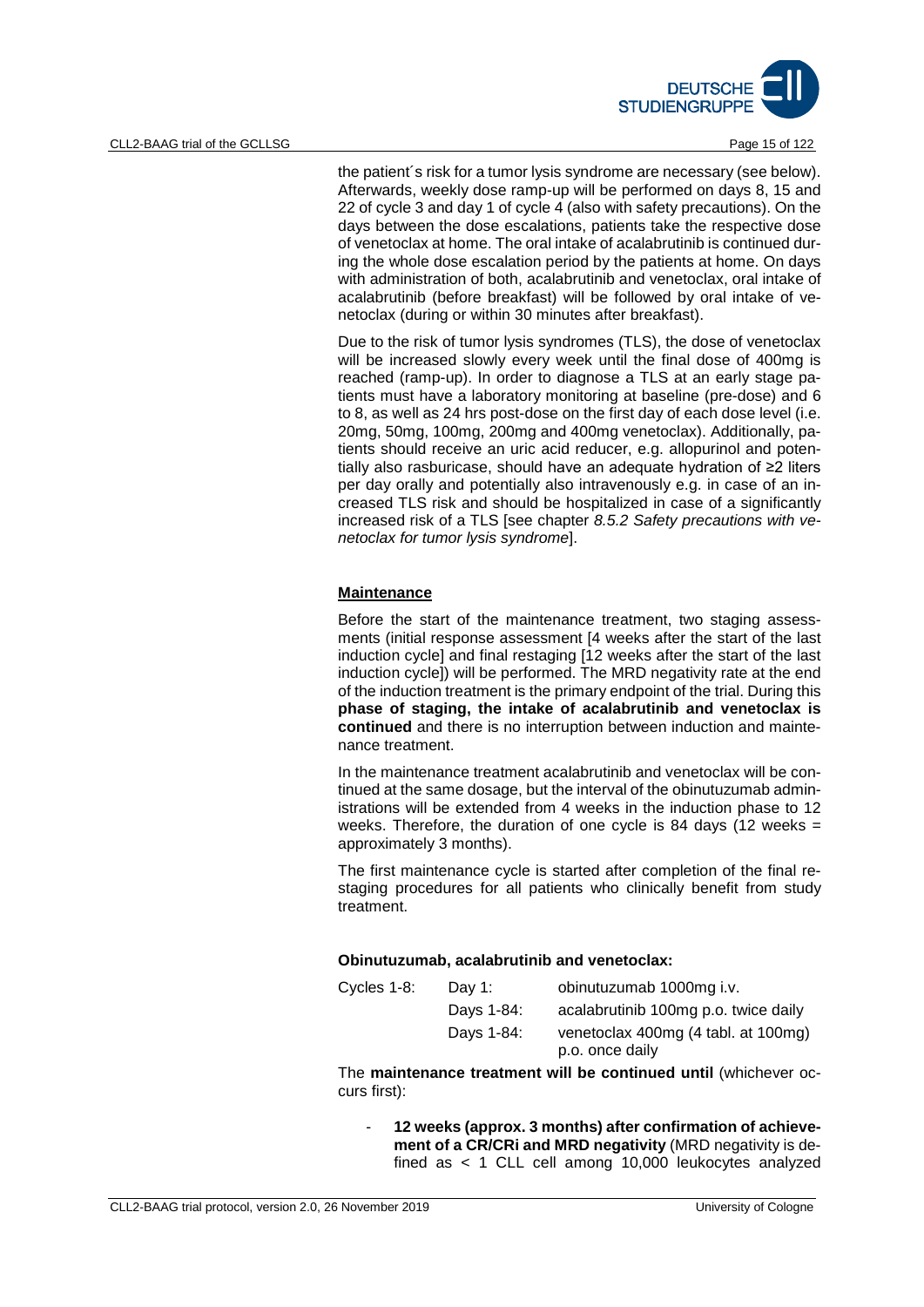

[0.01%], i.e. < 1E-4) in the peripheral blood. MRD negativity must be confirmed by 2 consecutive measurements in a 12 week interval),

Please note: At the physicians discretion and after consultation with the GCLLSG study office, maintenance treatment may also be stopped in MRD-negative patients with a PR almost fulfilling CR criteria, e.g. with a residual splenomegaly or slightly enlarged lymph nodes, which are considered an inactive remainder of prior massive enlargement due to CLL infiltration.

- **maintenance cycle 8** (each cycle with a duration of 84 calendar days  $= 12$  weeks  $=$  approx. 3 months),
- **progression of CLL** or start of a subsequent therapy, or
- **unacceptable toxicity.**

If neither MRD negativity, nor progression or unacceptable toxicity occur, the maintenance treatment will be continued for up to 8 cycles with a duration of 84 calendar days [approx. 3 months], leading to a total duration of the maintenance phase of 96 weeks (approx. 2 years). Patients who still benefit from further maintenance may continue the therapy with acalabrutinib, venetoclax and obinutuzumab or one/two of the three drugs outside the trial, if the drugs are commercially available by then.

Duration of treatment: After a debulking treatment with 2 cycles of bendamustine (that may be omitted in case of contraindications, see above), an induction treatment with 6 cycles of obinutuzumab (GA101), acalabrutinib (ACP-196) and venetoclax (ABT-199) will be administered (each cycle with a duration of 28 days unless administration of obinutuzumab is delayed). Thereafter, two stagings (initial response assessment and final restaging) are performed, acalabrutinib and venetoclax are continued during that phase. In the maintenance treatment with acalabrutinib, venetoclax and obinutuzumab, the duration of each cycle is 84 days (12 weeks = approx. 3 months) and up to 8 cycles of maintenance treatment are permitted, the maximum duration of the maintenance is 96 weeks  $(=$  approx. 22 months). Maintenance treatment will be continued until 12 weeks after confirmation of achievement of (clinical) CR or CRi and of MRD negativity (2 consecutive measurements 12 weeks apart), progression, start of a subsequent therapy, unacceptable toxicity or for up to 8 cycles (each with a duration of 84 days) whichever occurs first. The maximum duration of treatment is approximately 31 months (0-2

cycles debulking, 6 cycles induction, 2 months with acalabrutinib and venetoclax treatment between initial response and final restaging and up to approx.22 months maintenance treatment).

The duration of the follow-up phase depends on the duration of maintenance treatment; in case of a maximum duration of the maintenance of 22 months, only 2 follow-up visits (3 and 6 months after end of treatment) will be performed. On the other hand, in case of an achievement of CR/CRi and MRD negativity after induction treatment, patients will receive the minimum number of 2 cycles of maintenance treatment and a total of 8 follow-up visits (6 follow-up visits with an interval of 3 months during the time that would have otherwise been the maintenance treatment phase and 2 regular follow-up visits). However, in a patient who discontinued treatment during the induction phase or the first 2 cycles of maintenance treatment, the follow up will not be extended further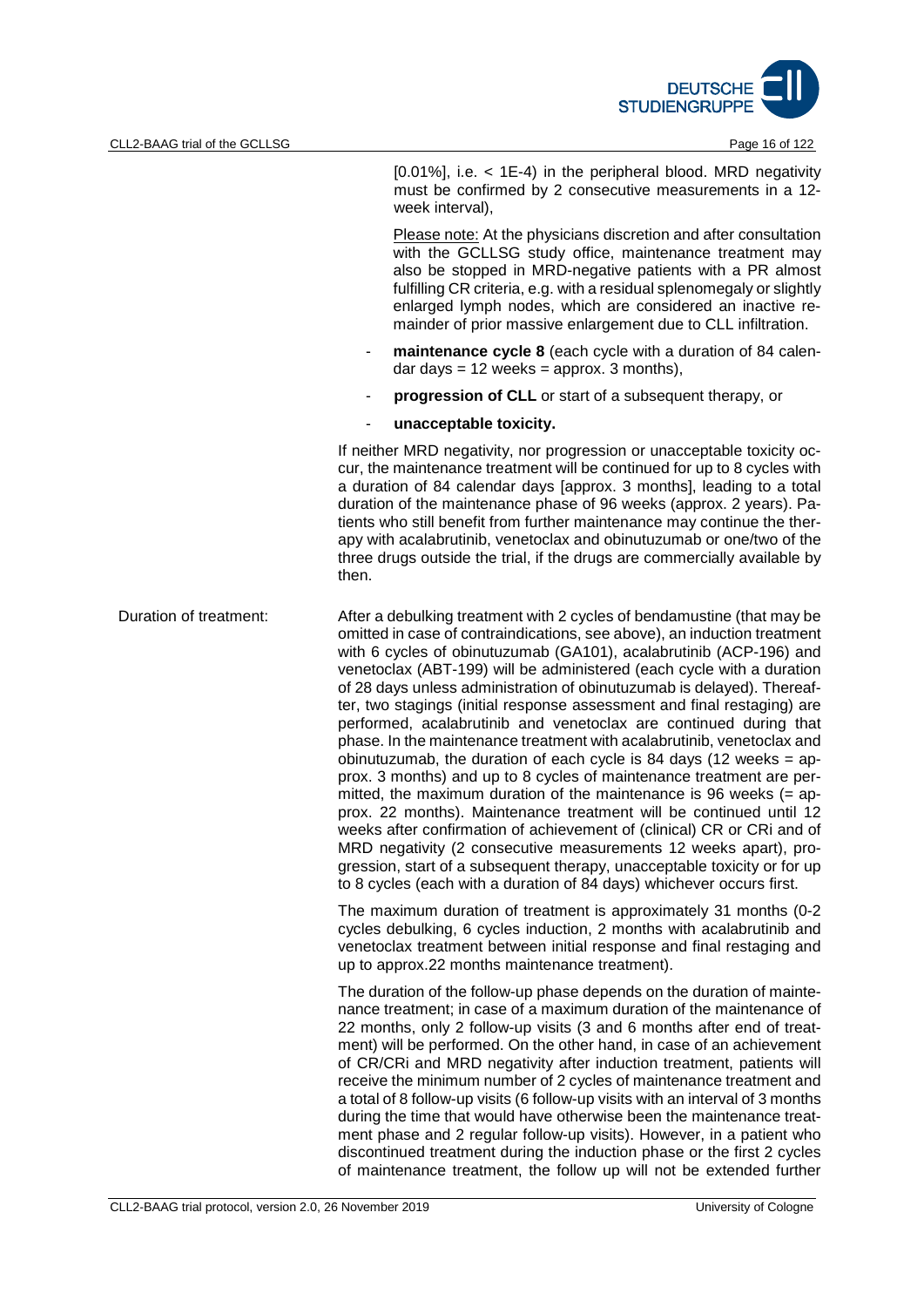

|                                                        | after the 8 follow-up visits. Afterwards the patients are considered end<br>of study.                                                                                                                                                                                                                                                                                                                                                                                                                                                                                                                                                                                                                                                                                                         |  |  |
|--------------------------------------------------------|-----------------------------------------------------------------------------------------------------------------------------------------------------------------------------------------------------------------------------------------------------------------------------------------------------------------------------------------------------------------------------------------------------------------------------------------------------------------------------------------------------------------------------------------------------------------------------------------------------------------------------------------------------------------------------------------------------------------------------------------------------------------------------------------------|--|--|
|                                                        | The end of the clinical trial is defined as the time point once the last<br>patient has completed the maintenance phase and at least 2 follow up<br>visits (with an interval of 3 months) thereafter. This will take place ap-<br>proximately 40 months after the last patient entered the trial.                                                                                                                                                                                                                                                                                                                                                                                                                                                                                             |  |  |
| Long-term follow up following<br>the end of the study: | To be able to collect long-term follow up data after the end of CLL2-<br>BAAG study, inclusion in the registry of the GCLLSG should be consid-<br>ered. For this purpose, each patient will be informed about the im-<br>portance of long term follow-up data and asked for his/her consent to<br>the long term follow-up within the GCLLSG registry. For patients with a<br>written informed consent for the registry, data for overall survival, late<br>toxicities such as secondary malignancies, further treatments and the<br>course of the disease will be collected within the non-interventional<br>GCLLSG registry after the end of the trial.                                                                                                                                      |  |  |
| Interim safety analysis:                               | Recruitment to the trial was limited to six patients per month until an<br>interim safety review, which was performed in October 2019 when six<br>patients reached day 28 of the 4 <sup>th</sup> induction cycle (i.e. 8 weeks of treat-<br>ment with the triple combination of acalabrutinib, venetoclax and<br>obinutuzumab). In addition to the AEs of these patients, all SAEs and<br>AEPIs of all patients included in the trial were reviewed by the GPI to-<br>gether with the head of the GCLLSG, one statistician and other mem-<br>bers of the protocol committee. As the interim safety analysis did not<br>show a cumulative or unexpected toxicity, recruitment can continue<br>without the fixed recruitment rate and without additional safety precau-<br>tions or monitoring. |  |  |
| Stopping rules:                                        | Any decision to prematurely terminate the study as a whole will be<br>made by the sponsor in accordance with the regulatory and ethical prin-<br>ciples. During the study, continuous monitoring of efficacy and toxicity<br>will be performed.                                                                                                                                                                                                                                                                                                                                                                                                                                                                                                                                               |  |  |
|                                                        | Criteria for termination of the study as a whole are:                                                                                                                                                                                                                                                                                                                                                                                                                                                                                                                                                                                                                                                                                                                                         |  |  |
|                                                        | $\geq$ 4 laboratory tumor-lysis syndromes without complications<br>(corresponding to a CTC°III) and/or ≥2 clinical tumor-lysis syn-<br>dromes with life-threatening consequences or a need for urgent<br>interventions (corresponding to a CTC°IV) and/or an unexpect-<br>edly high rate of CTC°III/IV hematological and/or non-hemato-<br>logical AEs, infections, cardiovascular and/or bleeding events<br>in the patients from the safety cohort (first 6 patients reaching<br>day 28 of the 4 <sup>th</sup> induction cycle).                                                                                                                                                                                                                                                             |  |  |
|                                                        | An unacceptable profile or incidence rate of (serious) adverse<br>۰<br>events/ adverse events of special interest revealed in this or<br>any other study in which at least one of the investigational prod-<br>ucts of this trial is administered.                                                                                                                                                                                                                                                                                                                                                                                                                                                                                                                                            |  |  |
|                                                        | Demonstration that the study treatment is ineffective or only in-<br>-<br>sufficiently active.                                                                                                                                                                                                                                                                                                                                                                                                                                                                                                                                                                                                                                                                                                |  |  |
|                                                        | Significant number of cases of death associated with the study<br>treatment                                                                                                                                                                                                                                                                                                                                                                                                                                                                                                                                                                                                                                                                                                                   |  |  |
|                                                        | Any other factor that in the view of the sponsor constitutes an<br>adequate reason for terminating the study as a whole.                                                                                                                                                                                                                                                                                                                                                                                                                                                                                                                                                                                                                                                                      |  |  |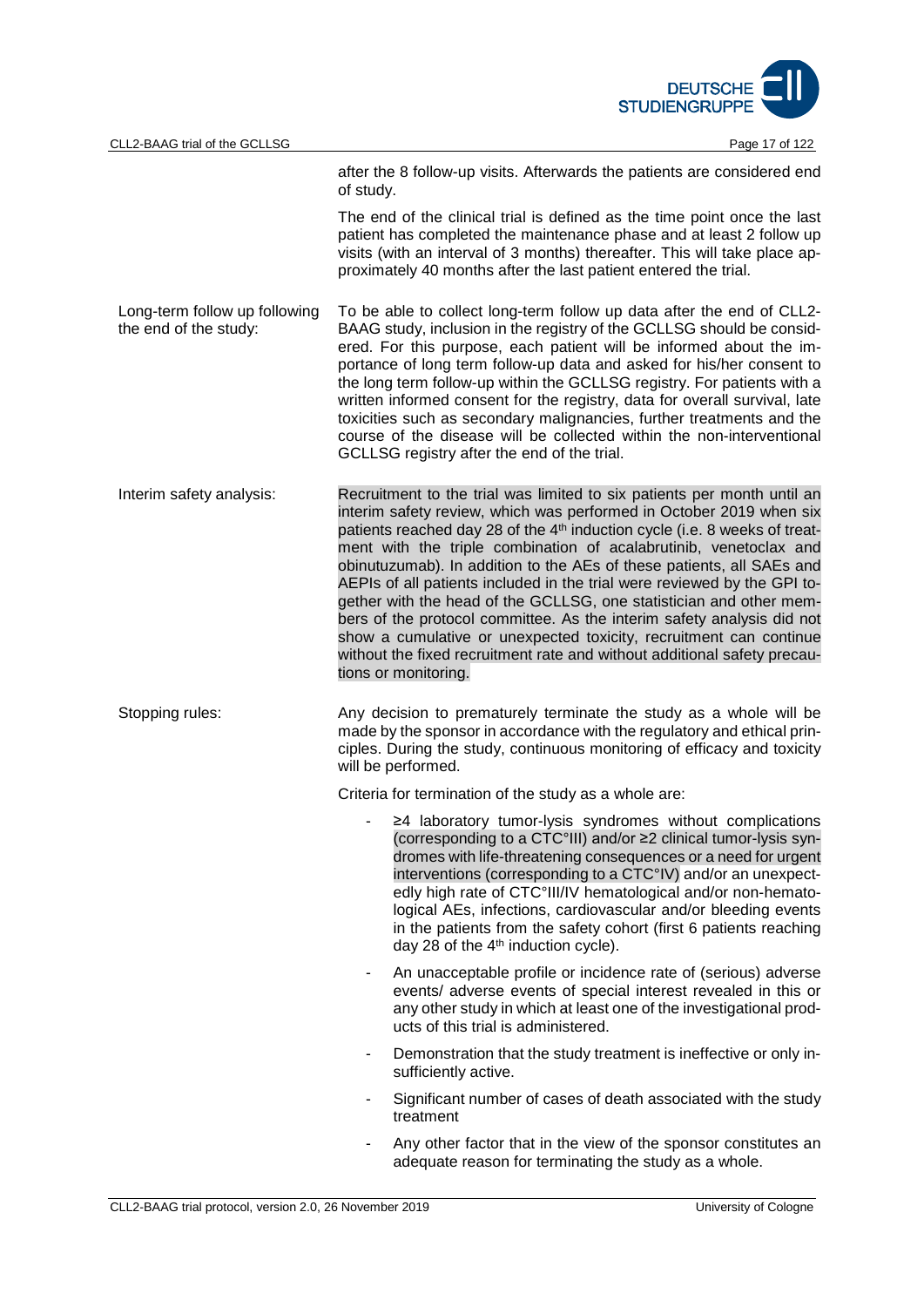

|                          | Statistical methods and study For the analyses, the following patient populations will be defined:                                                                                                                                                                                                                                                                                                                                                                                                                                                                                                                                                                                                                                                                                                                                                                                                                                                                                                                                                       |  |  |
|--------------------------|----------------------------------------------------------------------------------------------------------------------------------------------------------------------------------------------------------------------------------------------------------------------------------------------------------------------------------------------------------------------------------------------------------------------------------------------------------------------------------------------------------------------------------------------------------------------------------------------------------------------------------------------------------------------------------------------------------------------------------------------------------------------------------------------------------------------------------------------------------------------------------------------------------------------------------------------------------------------------------------------------------------------------------------------------------|--|--|
| assumptions:             | Full analysis set (FAS): The FAS comprises of all enrolled pa-<br>tients who received at least two complete cycles of induction<br>therapy (efficacy population). The FAS shall be used for analy-<br>sis of all study endpoints except safety.                                                                                                                                                                                                                                                                                                                                                                                                                                                                                                                                                                                                                                                                                                                                                                                                          |  |  |
|                          | Safety population: The safety population is defined as all sub-<br>۰<br>jects enrolled into the study receiving at least one dose of trial<br>treatment, whether withdrawn prematurely or not. The safety<br>population shall be used for evaluating the safety endpoints.                                                                                                                                                                                                                                                                                                                                                                                                                                                                                                                                                                                                                                                                                                                                                                               |  |  |
|                          | The primary efficacy variable (primary endpoint) is the negativity rate of<br>minimal residual disease (MRD) in peripheral blood (PB) measured by<br>4-color flow cytometry at final restaging after end of induction therapy.                                                                                                                                                                                                                                                                                                                                                                                                                                                                                                                                                                                                                                                                                                                                                                                                                           |  |  |
|                          | MRD negativity is defined as less than one (1) CLL-cell among 10,000<br>leukocytes analyzed [0.01%], i.e. $<$ 10 <sup>-4</sup> . The MRD negativity rate is de-<br>fined as the proportion of patients having achieved MRD negativity. Pa-<br>tients without any evaluable MRD sample at end of induction treatment<br>will be kept and labeled as 'MRD positive $(210^{-4})'$ in the analysis.                                                                                                                                                                                                                                                                                                                                                                                                                                                                                                                                                                                                                                                          |  |  |
|                          | The BAAG-regimen is assessed to be not effective if the MRD negativ-<br>ity rate is less than 70 %. This lower boundary of efficacy of 70 % MRD<br>negativity rate corresponds to an expected rate for relapsed / refractory<br>CLL patients. It is assumed to improve the MRD negativity rate to at<br>least 90% with the BAAG-regimen.                                                                                                                                                                                                                                                                                                                                                                                                                                                                                                                                                                                                                                                                                                                 |  |  |
| Sample size calculation: | The primary endpoint (MRD negativity rate in PB measured by 4-color<br>flow cytometry at end of induction therapy) is used to determine the<br>sample size of the study. The following study assumptions are consid-<br>ered:                                                                                                                                                                                                                                                                                                                                                                                                                                                                                                                                                                                                                                                                                                                                                                                                                            |  |  |
|                          | As stated before the MRD negativity rate for an uninteresting<br>regimen is assumed to be 70 % (= $P_0$ ) with corresponding null<br>hypothesis H <sub>0</sub> : MRD negativity rate $\leq$ 0.7 and alternative hy-<br>pothesis $H_1$ : MRD negativity rate > 0.7.<br>The BAAG-regimen is considered potentially useful and worthy<br>of further research if we can reject the null hypothesis in favor<br>of the alternative hypothesis.<br>The type I error is set to $\alpha$ = 2.5 % and defines the chance that<br>the BAAG-regimen will be investigated further although the true<br>MRD negativity is lower or equal to 70 %.<br>The type II error is the chance that an effective treatment will<br>$\overline{\phantom{a}}$<br>not be studied further. It is assumed to improve the MRD neg-<br>ativity rate to at least 90 % (= $P_1$ ) with the BAAG-regimen. The<br>type II error should not exceed $\beta$ = 10 %, so that it is aimed to<br>achieve a power of at least $(1 - \beta) = 90$ % at the assumed MRD<br>negativity rate $P_1$ . |  |  |
|                          | According to the above determined study parameters a one-sided one-<br>sample binomial-test with an overall significance level of 2.5 % provides<br>the sample size $n = 42$ , such that statistical significance is achieved<br>with a power of $1-\beta = 90$ % at the assumed MRD negativity rate P <sub>1</sub> . A<br>10 % drop-out rate will be assumed, thus, a total of 46 patients should<br>be enrolled.                                                                                                                                                                                                                                                                                                                                                                                                                                                                                                                                                                                                                                       |  |  |
|                          | The following table describes the minimum number of responders (i.e.                                                                                                                                                                                                                                                                                                                                                                                                                                                                                                                                                                                                                                                                                                                                                                                                                                                                                                                                                                                     |  |  |

having negative MRD) that are required to warrant further investigation